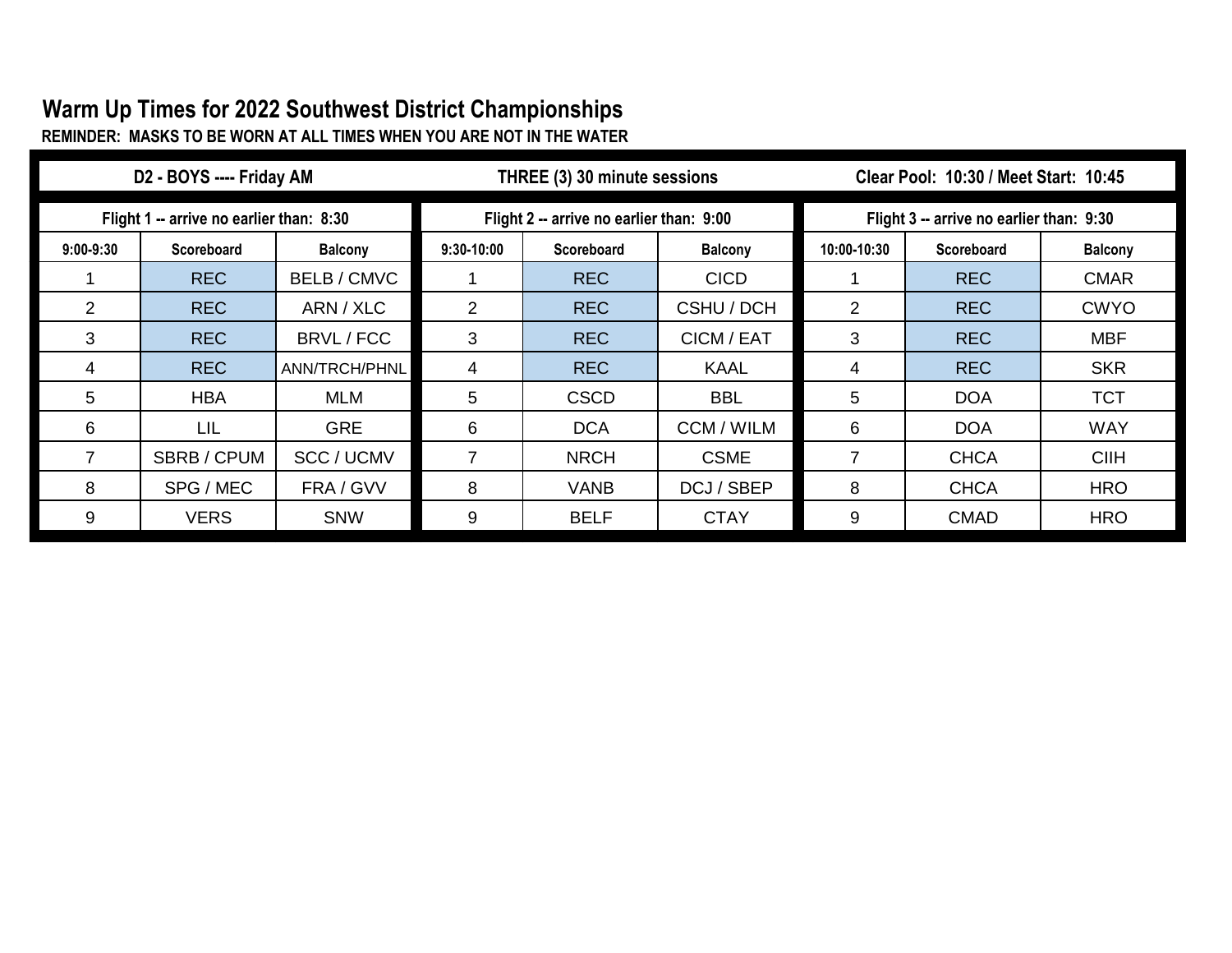## **Warm Up Times for 2022 Southwest District Championships**

**REMINDER: MASKS TO BE WORN AT ALL TIMES WHEN YOU ARE NOT IN THE WATER**

| D2 - GIRLS ---- Friday PM                |                   |                | THREE (3) 30 minute sessions             |                   |                | Clear Pool: 5:30 / Meet Start: 5:45      |             |                |  |
|------------------------------------------|-------------------|----------------|------------------------------------------|-------------------|----------------|------------------------------------------|-------------|----------------|--|
| Flight 1 -- arrive no earlier than: 3:30 |                   |                | Flight 2 -- arrive no earlier than: 4:00 |                   |                | Flight 3 -- arrive no earlier than: 4:30 |             |                |  |
| 4:00-4:30                                | <b>Scoreboard</b> | <b>Balcony</b> | 4:30-5:00                                | <b>Scoreboard</b> | <b>Balcony</b> | $5:00 - 5:30$                            | Scoreboard  | <b>Balcony</b> |  |
|                                          | <b>REC</b>        | <b>SNW</b>     |                                          | <b>REC</b>        | <b>HBA</b>     |                                          | <b>REC</b>  | <b>CMAD</b>    |  |
| $\overline{2}$                           | <b>REC</b>        | <b>WAY</b>     | $\overline{2}$                           | <b>REC</b>        | LIL            | 2                                        | <b>REC</b>  | <b>CIIH</b>    |  |
| 3                                        | <b>REC</b>        | NPNT / SCC     | 3                                        | <b>REC</b>        | <b>CHCA</b>    | 3                                        | <b>REC</b>  | <b>VERS</b>    |  |
| 4                                        | <b>REC</b>        | FCC / FLO      | 4                                        | <b>REC</b>        | <b>BELF</b>    | 4                                        | <b>REC</b>  | <b>VERS</b>    |  |
| 5                                        | <b>BBL</b>        | <b>SGR</b>     | 5                                        | <b>CSCD</b>       | CTAY / URB     | 5                                        | <b>CSHU</b> | <b>DOA</b>     |  |
| 6                                        | <b>CICD</b>       | MEC/SPG/WLS    | 6                                        | <b>HRO</b>        | <b>DCH</b>     | 6                                        | <b>CMAR</b> | <b>DOA</b>     |  |
|                                          | <b>CSME</b>       | PHNL / TRCH    | $\overline{7}$                           | <b>KAAL</b>       | <b>DCJ</b>     | 7                                        | <b>CMAR</b> | <b>CWYO</b>    |  |
| 8                                        | DCA / NRCH        | SPSH/TCB       | 8                                        | <b>MBF</b>        | <b>SLC</b>     | 8                                        | <b>TCT</b>  | <b>EAT</b>     |  |
| 9                                        | ANS / SKR         | CAMN / DTMV    | 9                                        | <b>MBF</b>        | <b>SBRB</b>    | 9                                        | <b>TCT</b>  | <b>EAT</b>     |  |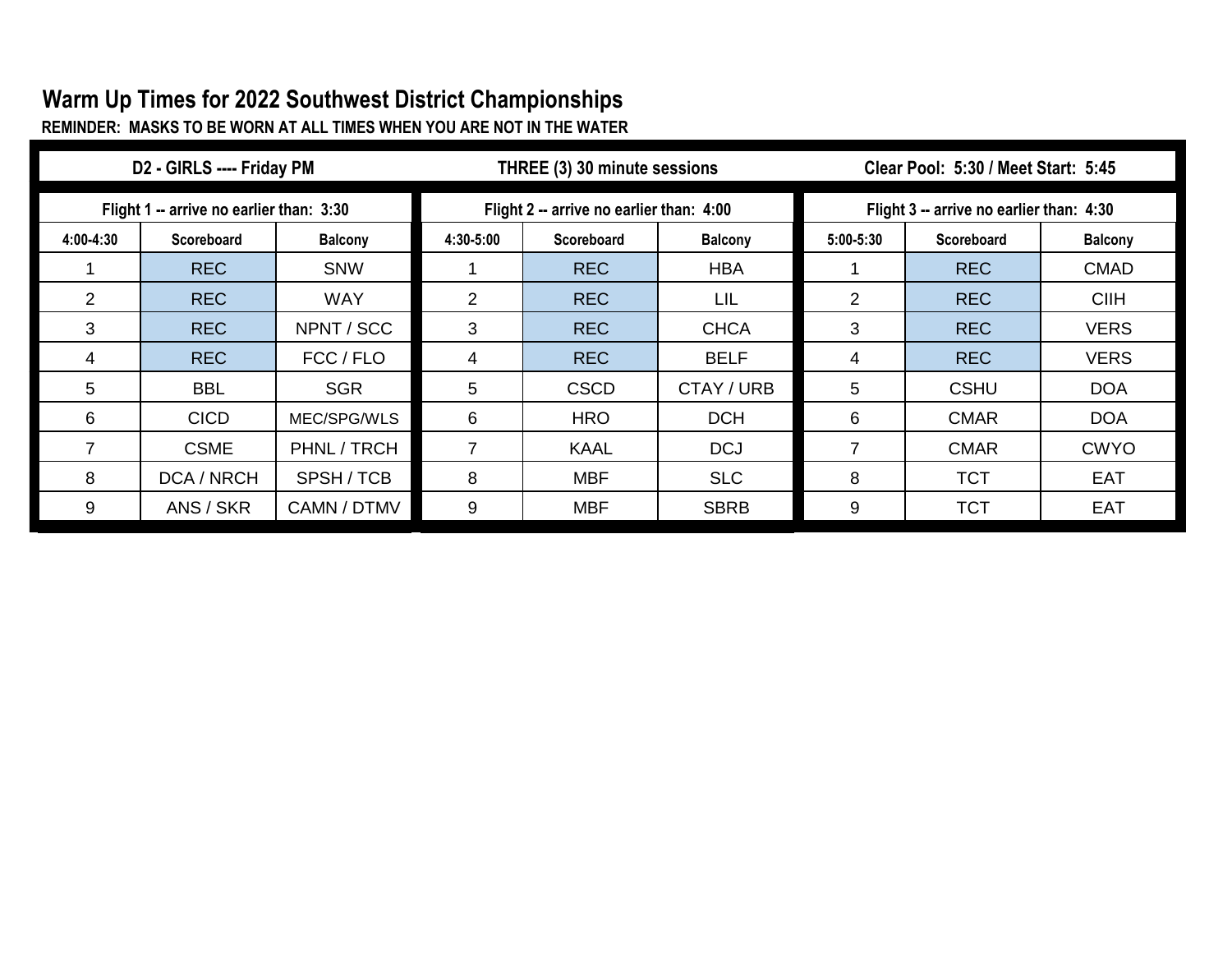## **Warm Up Times for 2022 Southwest District Championships**

**REMINDER: MASKS TO BE WORN AT ALL TIMES WHEN YOU ARE NOT IN THE WATER**

| D1 - BOYS ---- Saturday AM               |                   |                |                                          | THREE (3) 30 minute sessions |                | Clear Pool: 10:30 / Meet Start: 10:45    |                   |                |  |
|------------------------------------------|-------------------|----------------|------------------------------------------|------------------------------|----------------|------------------------------------------|-------------------|----------------|--|
| Flight 1 -- arrive no earlier than: 8:30 |                   |                | Flight 2 -- arrive no earlier than: 9:00 |                              |                | Flight 3 -- arrive no earlier than: 9:30 |                   |                |  |
| $9:00 - 9:30$                            | <b>Scoreboard</b> | <b>Balcony</b> | $9:30 - 10:00$                           | <b>Scoreboard</b>            | <b>Balcony</b> | 10:00-10:30                              | <b>Scoreboard</b> | <b>Balcony</b> |  |
|                                          | <b>REC</b>        | <b>CPR</b>     |                                          | <b>REC</b>                   | <b>MIL</b>     |                                          | <b>REC</b>        | <b>MAS</b>     |  |
| $\overline{2}$                           | <b>REC</b>        | MIA / MID      | 2                                        | <b>REC</b>                   | <b>CIWH</b>    | 2                                        | <b>REC</b>        | <b>MAS</b>     |  |
| 3                                        | <b>REC</b>        | HAR / PIQ      | 3                                        | <b>REC</b>                   | <b>CSYC</b>    | 3                                        | <b>REC</b>        | <b>MAS</b>     |  |
|                                          | <b>REC</b>        | <b>MLMI</b>    | 4                                        | <b>REC</b>                   | <b>WCLW</b>    | 4                                        | <b>REC</b>        | <b>BVC</b>     |  |
| 5                                        | LEB               | <b>SPR</b>     | 5                                        | <b>COH</b>                   | <b>LTLE</b>    | 5                                        | <b>CSTX</b>       | <b>BVC</b>     |  |
| 6                                        | LOV               | SID/TRO        | 6                                        | <b>COH</b>                   | <b>CIL</b>     | 6                                        | <b>CSTX</b>       | CAMO           |  |
|                                          | <b>OTA</b>        | NCT / WCA      | 7                                        | <b>CTUR</b>                  | <b>FAFD</b>    | 7                                        | <b>CSTX</b>       | CAMO           |  |
| 8                                        | <b>CIAN</b>       | <b>XEN</b>     | 8                                        | <b>CIE</b>                   | <b>KFA</b>     | 8                                        | <b>CEN</b>        | <b>KMK</b>     |  |
| 9                                        | <b>CNM</b>        | <b>HHW</b>     | 9                                        | <b>CIE</b>                   | <b>CWC</b>     | 9                                        | <b>CEN</b>        | <b>KMK</b>     |  |